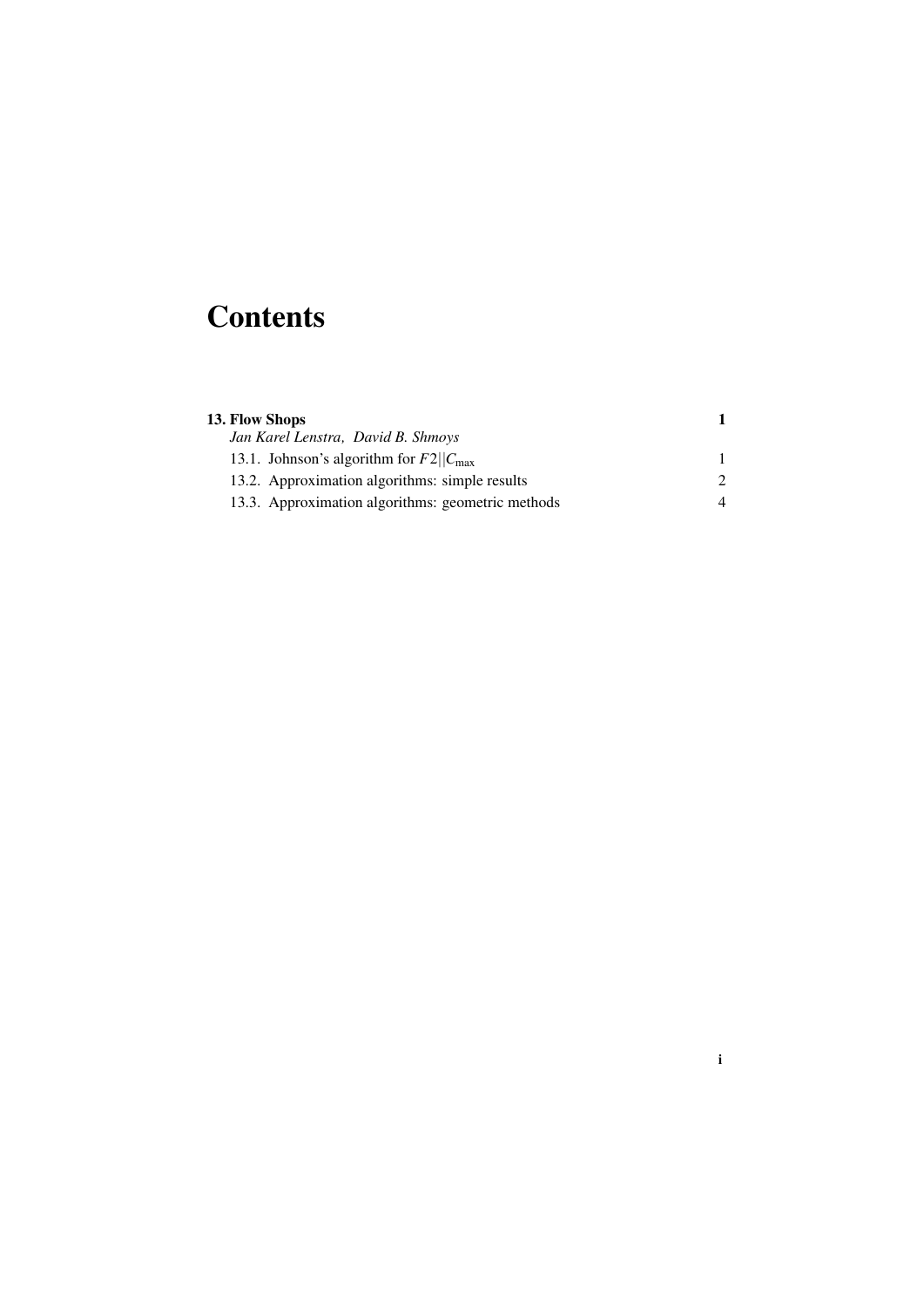# 13 Flow Shops

Jan Karel Lenstra *Centrum Wiskunde & Informatica*

David B. Shmoys *Cornell University*

### 13.1. Johnson's algorithm for  $F2||C_{\text{max}}$

In one of the first results in deterministic scheduling theory, Johnson gave an *O*(*nlogn*) algorithm to solve  $F2||C_{\text{max}}$ . The algorithm is surprisingly simple: first arrange the jobs with  $p_{1j} \leq p_{2j}$ , in order of nondecreasing  $p_{1j}$  and then arrange the remaining jobs in order of nonincreasing  $p_{2j}$ .

The proof that this algorithm produces an optimal schedule is also straightforward. Notice that the algorithm produces a *permutation schedule*, where the order of the jobs on each machine is identical. An easy interchange argument shows that there exists an optimal schedule that is a permutation schedule. For a permutation schedule, it is easy to see that  $C_{\text{max}}$  is determined by the processing time of some  $\ell$ jobs on machine 1, followed by the processing time of  $(n+1)-\ell$  jobs on machine 2. Note that this implies that if each  $p_{ij}$  is decreased by the same value  $p$ , then for each permutation schedule,  $C_{\text{max}}$  decreases by  $(n+1)p$ . Finally, observe that if  $p_{1j} = 0$ , then job  $J_j$  is scheduled first in some optimal schedule, and similarly, if  $p_{2j} = 0$ , then  $J_j$  is scheduled last is some optimal schedule. Putting these pieces together, we see that an optimal schedule can be constructed by repeatedly finding the minimum  $p_{ij}$  value among the unscheduled jobs and subtracting this value from all processing times; if the minimum is zero, then the corresponding job is scheduled. This algorithm is clearly equivalent to the one given above.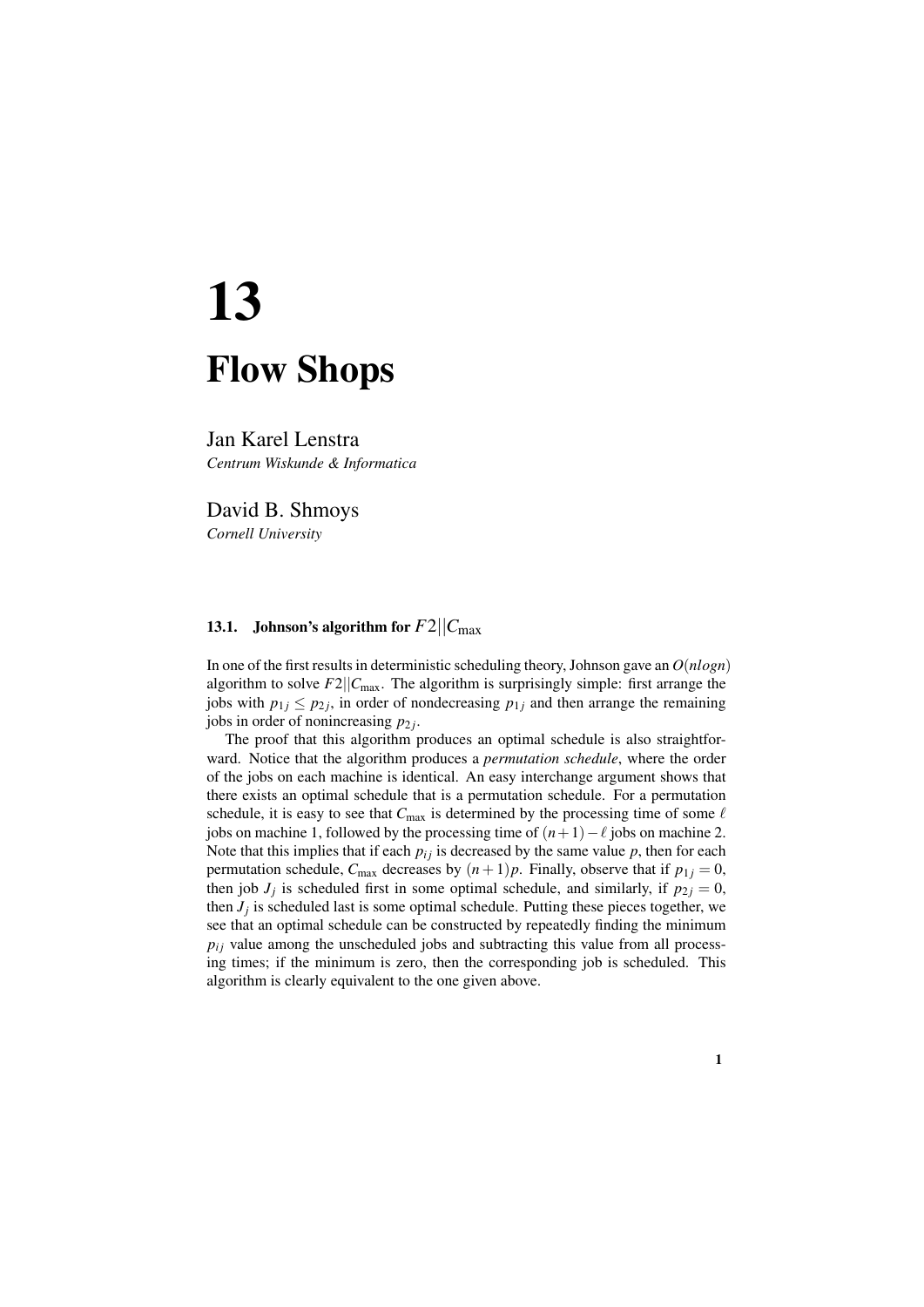#### 13.2. Approximation algorithms: simple results

Given that all but the most restrictive cases of the flow shop scheduling problem are *NP*-hard, it is natural to consider approximation algorithms for the problem. We will consider algorithms that produce permutation schedules, as well as algorithms that produce arbitrary schedules. In the former case, we must be careful to measure the performance relative to the optimal schedule rather than to the optimal permutation schedule.

In contrast to, for example,  $O||C_{\text{max}}$ , simple algorithms for  $F||C_{\text{max}}$  do not give encouraging results. Consider the permutation schedule produced by a *list scheduling* algorithm (LS); in other words, consider an arbitrary permutation schedule. In such a schedule, at least one operation is being performed at any time, so that  $C_{\text{max}}(LS) \leq \sum_{i=1}^{m} \sum_{j=1}^{n} p_{ij}$ . On the other hand, the optimal schedule length  $C_{\text{max}}^*$  must be at least  $\sum_{j=1}^{n} p_{ij}$ , for any  $M_i$  ( $i = 1, ..., m$ ). There must be a machine for which this sum is at least  $(\sum_{i=1}^{m} \sum_{j=1}^{n} p_{ij})/m$ , since that is the average machine load. We have obtained the following result.

**Theorem 13.1.** *For any instance of F* $||C_{\text{max}}$ *,*  $C_{\text{max}}(LS) \leq mC_{\text{max}}^*$ .

The reader is invited to show that the analysis of algorithm LS is tight; see Exercise 13.1.

Johnson's algorithm for  $F2||C_{\text{max}}$  can be used to give simple algorithms with somewhat better performance. For example, suppose that the machines are grouped in  $\lceil m/2 \rceil$  pairs:  $(M_1, M_2)$ ,  $(M_3, M_4)$ , and so forth; if *m* is odd, then  $M_m$  is grouped by itself. We can find an optimal schedule for each pair; clearly, the length of each of these schedules is no more than  $C_{\text{max}}^*$ . By concatenating the  $\lceil m/2 \rceil$  two-machine schedules, we obtain an *m*-machine schedule of length at most  $\lceil m/2 \rceil C_{\text{max}}^*$ . Note that this is not necessarily a permutation schedule.

A similar sort of *aggregation* algorithm (AG) produces a permutation schedule with the same performance guarantee. Aggregate  $M_1, ..., M_{\lceil m/2 \rceil}$  into one virtual machine, and  $M_{\lfloor m/2 \rfloor + 1},...,M_m$  into another, with processing times  $a_j = \sum_{i=1}^{\lfloor m/2 \rfloor}$  $\prod_{i=1}^{|m/2|} p_{ij}$ and  $b_j = \sum_{i=1}^m p_i/2_{j+1} p_i$ . We can view this as an instance of  $F2||C_{\text{max}}$  and apply Johnson's algorithm to obtain a permutation  $\pi$ . This permutation can be viewed as a schedule for the original problem; how good is it?

One important fact for this analysis: the length of the permutation schedule  $\pi$  for the original *m*-machine problem is no more than the length of  $\pi$  for the aggregated two-machine problem. If we have an aggregated operation on the virtual machine 1 being processed for  $a_j$  time units, then allocating this block of time across the first half of the machines, is sufficient to process each of the component operations of job *j* in the corresponding interval.

We complete the analysis by showing that there is a schedule for the aggregated two-machine problem of length at most  $\lceil m/2 \rceil C_{\text{max}}^*$  (and hence the approximation for the *m*-machine problem is at most this much). Consider an optimal schedule for the *m*-machine problem. Group together  $M_i$  and  $M_{\lfloor m/2 \rfloor+i}$ , for  $i = 1, ..., \lfloor m/2 \rfloor$ ; if *m* is odd, then  $M_{\lfloor m/2 \rfloor}$  is grouped by itself. For each group, partition the schedule for its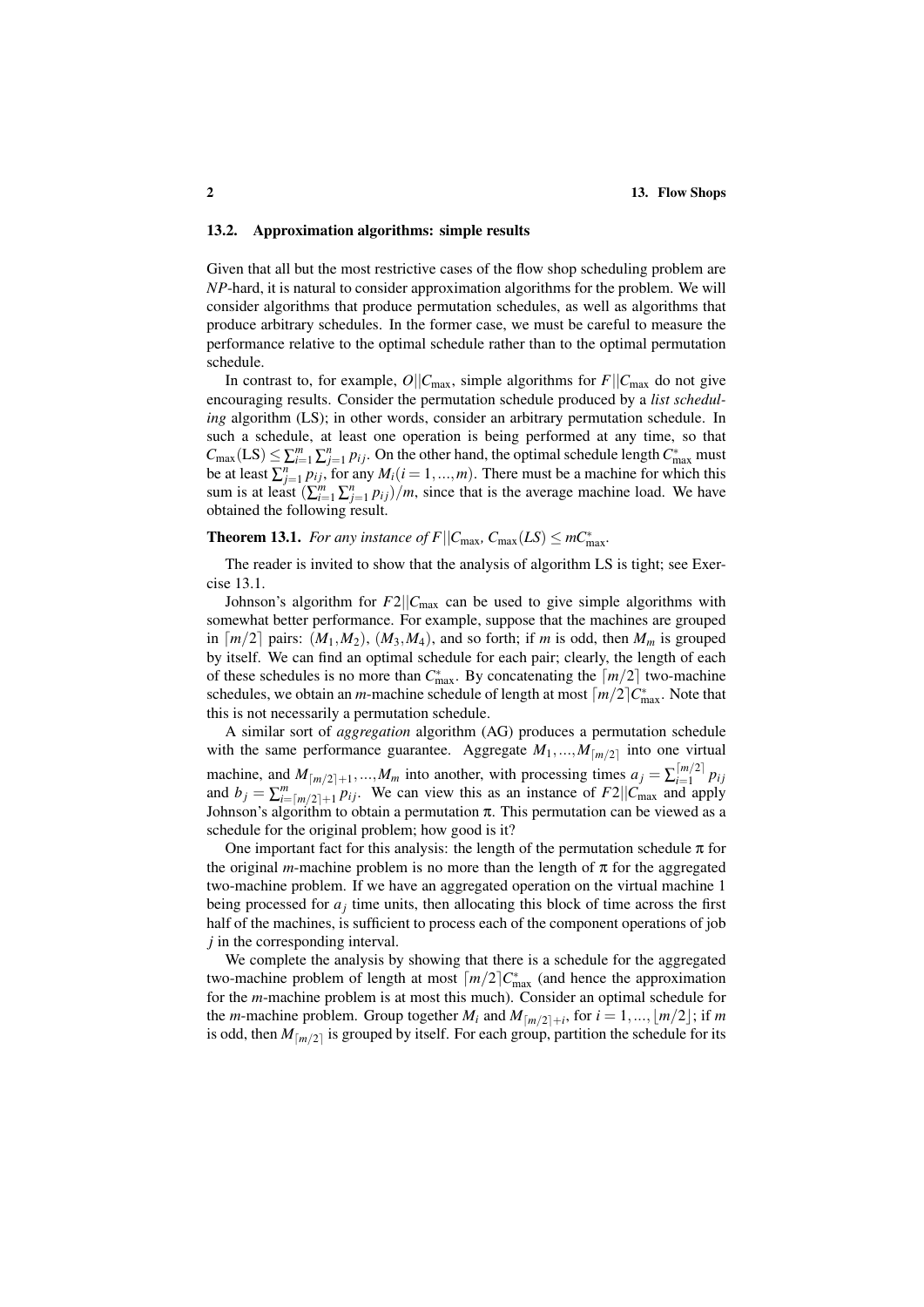#### 13.2. Approximation algorithms: simple results 3

machines into time intervals in such a way that there is a one-to-one correspondence between the right endpoints of those intervals and the completion times of operations on machines in that group. If the intervals generated for all of the groups are sorted by their right endpoints and concatenated in that order, we obtain a preemptive schedule for the two-machine problem. Note that the sorting guarantees that the preemptive schedule is feasible for the two-machine problem; more precisely, no job is completed on the first virtual machine after it is started on the second. The length of this schedule is obviously no more than  $\lceil m/2 \rceil C_{\text{max}}^*$ . But it is straightforward to argue that there is a nonpreemptive permutation schedule of the same length. Thus, we have proved the following theorem.

Theorem 13.2. *For any instance of F*||*C*max*, the aggregation algorithm AG delivers a permutation schedule with*  $C_{\text{max}}(AG) \leq \lceil m/2 \rceil C_{\text{max}}^*$ .

Again, the analysis of algorithm AG is tight; see Exercise 13.2. While Theorem 13.2 gives an upper bound on the quality of permutation schedules relative to the overall optimum, there are classes of instances for which the ratio between the lengths of the optimal permutation schedule and the overall optimal schedule is unbounded; see Exercise 13.3. In the next section, we will give a deeper result on the absolute difference between these two optima.

Many more approximation algorithms for flow shop scheduling have been proposed than the ones that we have analyzed in this section. In general, the objective has been to design methods that do well on a set of randomly generated instances, not to establish performance guarantees. In other words, the emphasis has been on empirical rather than worst-case analysis. In the rest of this section, we will mention some of these heuristics and summarize the experimental results that have been reported. We note that all of these methods produce permutation schedules.

We first discuss three algorithms that *construct* a schedule from scratch. The *slope index* rule orders the jobs *J<sub>j</sub>* in order of nonincreasing values  $\sum_{i=1}^{m} [i - (m+1)/2] p_{ij}$ . It is based on the same idea as Johnson's algorithm: a job whose operations tend to increase in length should be placed at the beginning of the schedule, and a job whose operations decrease in length should be at the end. The *generalized aggregation* rule uses Johnson's method in a more direct way: for  $l = 1, ..., m - 1$ , apply the twomachine algorithm using processing times  $\sum_{i=1}^{l} p_{ij}$  and  $\sum_{i=m+1-l}^{m} p_{ij}$  (  $j = 1, ..., n$  ), and evaluate the resulting permutation as an *m*-machine schedule; choose the best of these *m* − 1 schedules. Note that this algorithm is not a proper generalization of algorithm AG. The *longest insertion* rule is as follows: start with the empty partial schedule; at each step, select an unscheduled job with the maximum total processing requirement, and insert it in the current partial schedule in the position that minimizes the increase in schedule length.

There is ample empirical evidence to support the statement that the slope index rule is outperformed by the generalized aggregation rule, and that the longest insertion rule does still better. The latter algorithm is the current champion among constructive rules. These increases in solution quality come at the expense of increases in running time, as the reader can easily verify.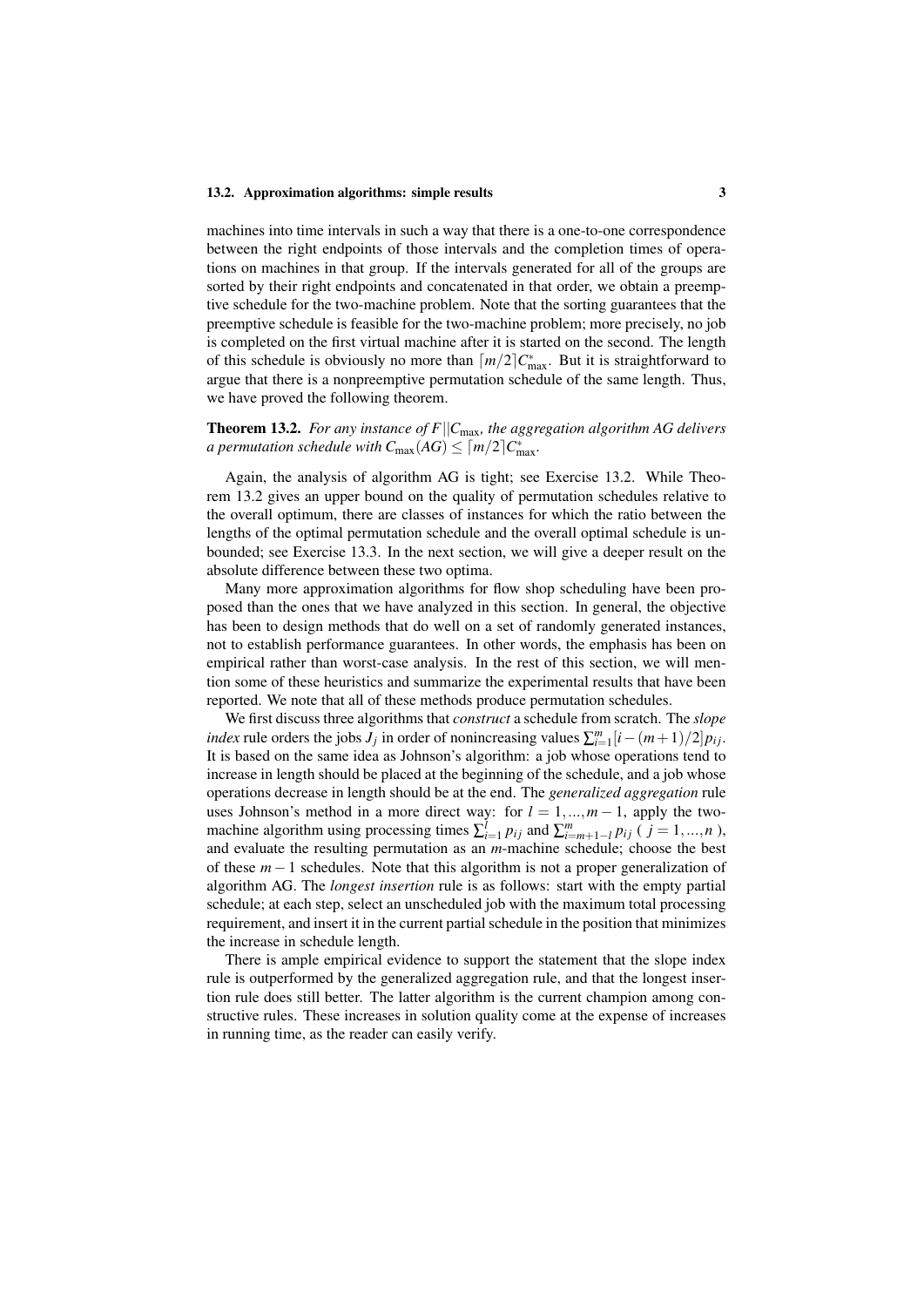#### 4 13. Flow Shops

Another type of approximation algorithm applies *local search* to a given schedule. Here, one has to define a *neighborhood* for each schedule, i.e., a set of schedules that can be generated by a simple perturbation. Examples of perturbations are a transposition of two adjacent jobs, a transposition of two jobs that are not necessarily adjacent, and a shift of a job to a different position. In the basic variant of local search, the neighorhood of the initial schedule is searched for a better schedule. If such an improvement is found, the process restarts from there, and this continues until a schedule is found that is optimal in its neighborhood. A recent variant of local search is *simulated annealing*, which accepts deteriorations with a small and decreasing probability in an attempt to avoid bad local optima and to get settled in a global optimum. We will discuss this approach in more detail in Chapter 14.

Computational experiments suggest that the adjacent transposition neighborhood is too restrictive. Local search that starts with an arbitrary solution and applies adjacent transpositions tends to take more time and produce worse schedules than longest insertion. A longest insertion schedule can, however, often be improved by applying transpositions and shifts. Not surprisingly, simulated annealing with the shift neighborhood gives even better results but needs more time.

#### Exercises

13.1. Prove that the bound for list scheduling given in Theorem 13.1 is tight.

13.2. Prove that the bound for the aggregation algorithm given in Theorem 13.2 is tight.

13.3. Consider the following flow shop instance consisting of 2*n* machines and *n* jobs:  $p_{n-j+1,j} = p_{n+j,j} = 1, (j = 1,...,n)$ , and  $p_{ij} = 0$  for all other  $(i, j)$ ; here, 0 really denotes some arbitrarily small positive value.

(a) Prove that  $C_{\text{max}}^* = 2$ .

(a) Frove that  $c_{\text{max}} = 2$ .<br>(b) Prove that any permutation schedule has  $C_{\text{max}} \ge \sqrt{n}$ . (*Hint*: A beautiful theorem of Erdös and Szekeres states that in any sequence of  $n^2 + 1$  distinct integers, there is a decreasing subsequence of length  $n+1$  or an increasing subsequence of length  $n+1$ . Use this theorem to identify a time-consuming subsequence of operations in any permutation schedule.)

(c) Use the insight gained in part (b) to construct a permutation schedule with  $C_{\text{max}} =$  $2\lceil \sqrt{n} \rceil$ .

#### 13.3. Approximation algorithms: geometric methods

The most significant results on approximation algorithms for flow shop scheduling are based on geometric methods. The main tool we will use is Theorem 12.4, the vector sum theorem, which was proved in the previous chapter.

The following result was already mentioned in Section 13.1. Let  $p_{\text{max}} = \max_{i,j} p_{ij}$ .

Theorem 13.3. *For any instance of F*||*C*max*, a permutation schedule of length at*  $m$ ost  $C_{\text{max}}^* + m(m-1)p_{\text{max}}$  *can be found in*  $O(m^2n^2)$  *time.*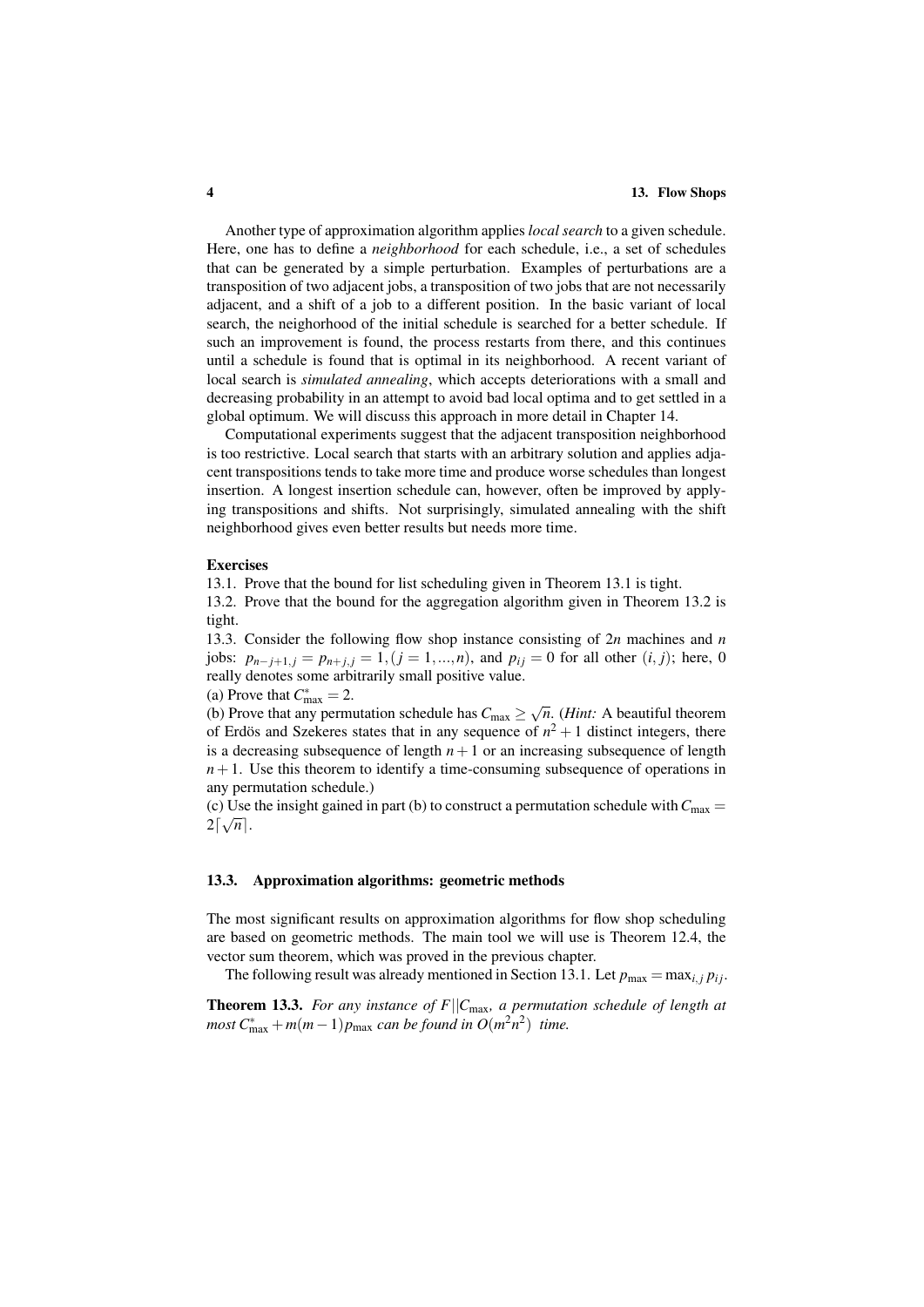#### 13.3. Approximation algorithms: geometric methods 5

*Proof.* Consider an arbitrary flow shop instance. For each  $M_i$ , let  $\Pi_i = \sum_{j=1}^n p_{ij}$ , and let  $\Pi_{\text{max}} = \max_i \Pi_i$ . We will show that Theorem 12.4 provides a way to construct a permutation schedule of length at most  $\Pi_{\text{max}} + m(m-1)p_{\text{max}}$ . Since  $\Pi_{\text{max}} \leq C_{\text{max}}^*$ , the theorem then follows.

Without loss of generality, we may assume that  $\Pi_i = \Pi_{\text{max}}$  for each  $M_i$ . If  $\Pi_i$  $\Pi_{\text{max}}$ , we can iterate through the operations on  $M_i$ , increasing each  $p_{ij}$  to at most  $p_{\text{max}}$ , until the revised total reaches  $\Pi_{\text{max}}$ .

Consider a permutation  $\pi$  of  $\{1, ..., n\}$ , and suppose that each machine processes the jobs in the order  $J_{\pi(1)},..., J_{\pi(n)}$ . Let  $I_{ij}$  denote the total idle time of  $M_i$  up to the starting time of  $O_{i\pi(j)}$ . For a permutation schedule, it is easy to calculate all of the values  $I_{ij}$ . On  $M_1$ , we clearly have  $I_{1j} = 0$  for all *j*. On  $M_i$  ( $i \ge 2$ ), operation  $O_{i\pi(j)}$  starts as soon as both  $O_{i\pi(j-1)}$  and  $O_{i-1,\pi(j)}$  are completed. In case the former operation finishes later, we have

$$
I_{ij}=I_{i,j-1}.
$$

In the latter case,  $I_{ij} + \sum_{k=1}^{j-1}$  $\sum_{k=1}^{j-1} p_{i\pi(k)} = I_{i-1,j} + \sum_{k=1}^{j}$  $p_{k=1}^{J} p_{i-1,\pi(k)}$ , or

$$
I_{ij} = I_{i-1,j} + p_{i\pi(j)} + \sum_{k=1}^{j} (p_{i-1,\pi(k)} - p_{i\pi(k)}).
$$

Suppose that  $\pi$  is such that the following bound holds:

$$
\sum_{k=1}^{j} (p_{i-1,\pi(k)} - p_{i\pi(k)}) \le (m-1)p_{\max}, j = 1, ..., n, i = 2, ..., m.
$$
 (13.1)

This implies that the idle times are related by the recurrence

$$
I_{ij} \le \max\{I_{i,j-1}, I_{i-1,j} + mp_{\max}\}.
$$

With the initial conditions for  $i = 1$ , we conclude that  $I_{mn} \leq (m-1)mp_{\text{max}}$ . This yields the desired bound on the length of the permutation schedule corresponding to π:

$$
C_{\max}(\pi) = \Pi_m + I_{mn} \leq \Pi_{\max} + m(m-1)p_{\max}.
$$

Fortunately, Theorem 12.4 is exactly what we need to compute a permutation that guarantees the inequality (13.1). Define the vectors

$$
v_j = (p_{1j} - p_{2j}, p_{2j} - p_{3j}, \dots, p_{m-1,j} - p_{mj}), j = 1, \dots, n.
$$

The assumption that  $\Pi_i = \Pi_{\text{max}}$   $(i = 1, ..., m)$  implies that  $\sum_{j=1}^{n} v_j = 0$ , so we can apply Theorem 12.2. Since  $d = m - 1$  and  $||v_j|| \le p_{\text{max}}$ , (13.1) immediately follows. This completes the proof.  $\Box$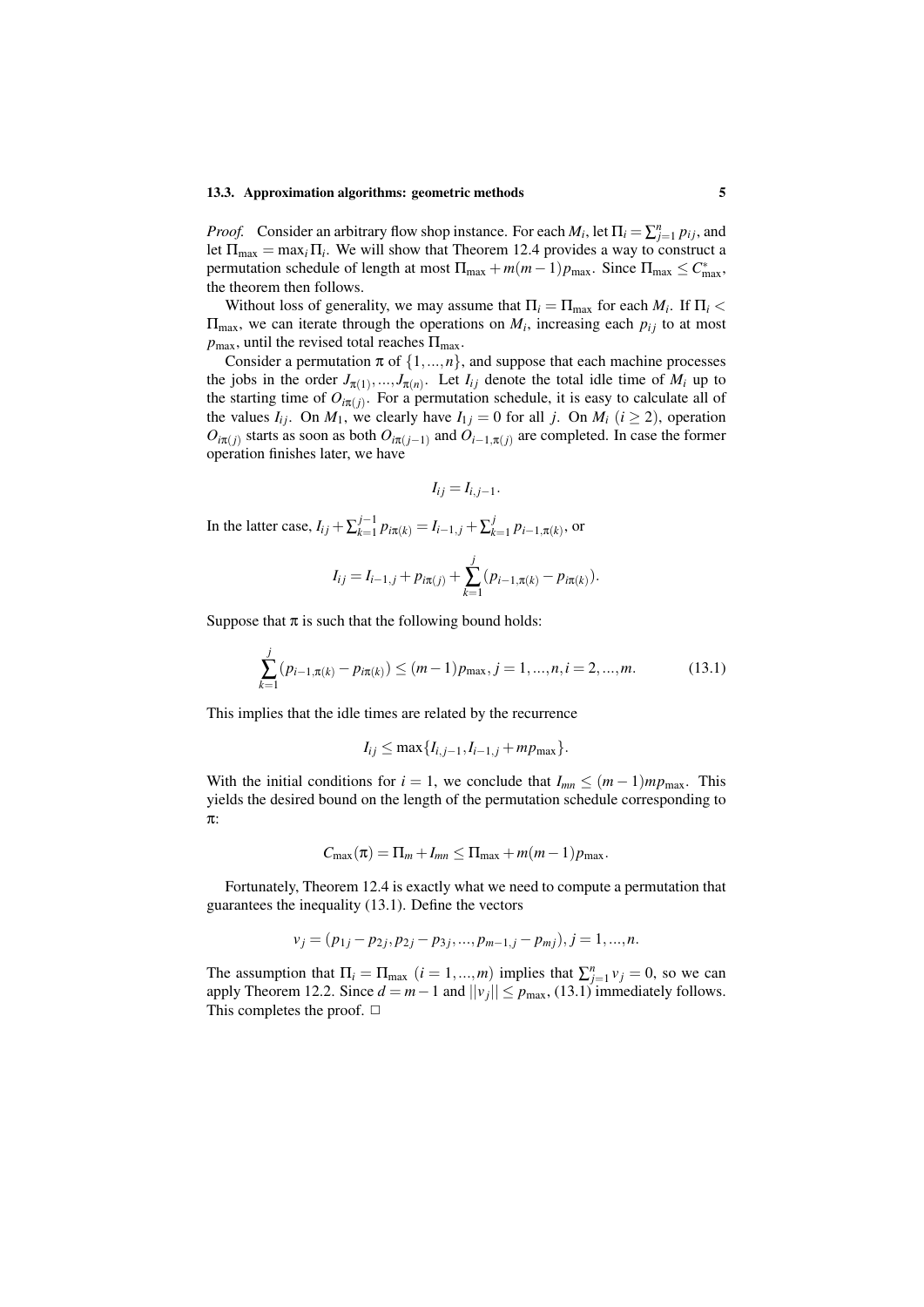It is natural to ask whether the bound given in Theorem 13.3 is tight. This is certainly not the case for  $m = 2$ , since there is a permutation schedule that is an overall optimal schedule. One might also wonder if  $\Pi_{\text{max}} + 2p_{\text{max}}$  is a tight bound for  $m = 2$ ; no, one can show that there always is a (permutation) schedule that achieves  $\Pi_{\text{max}} + p_{\text{max}}$ , and this is tight. For  $m = 3$ , there is a permutation schedule that is guaranteed to be no longer than  $\Pi_{\text{max}} + 3p_{\text{max}}$ , and this is tight; for  $m = 4$ , the best bound known is  $\Pi_{\text{max}} + 9p_{\text{max}}$ .

When the number of machines is fixed, Theorem 13.3 can also be used to obtain strong relative performance guarantees. Let ε be an arbitrary positive constant. Call a job  $J_j$  *big* if there is an operation  $O_{ij}$  with  $p_{ij} > \varepsilon \Pi_{\text{max}}/m^2$ , and *small* otherwise. Observe that there are less than  $m^3/\varepsilon$  big jobs. (Otherwise, at least one machine would have to process at least  $m^2/\varepsilon$  of the expensive operations, which would contradict the definition of  $\Pi_{\text{max}}$ .) Hence, for fixed *m* and ε, the number of big jobs is bounded by a constant.

Now, first use the algorithm of Theorem 13.3 to schedule all of the small jobs. The length of this partial schedule is at most

$$
\Pi_{\max} + m(m-1)\epsilon\Pi_{\max}/m^2 < (1+\epsilon)\Pi_{\max} \leq (1+\epsilon)C_{\max}^*.
$$

Next, consider all possible ways to schedule all of the big jobs at the conclusion of this partial schedule. Since there are only a constant number of big jobs and a constant number of machines, the number of such extensions is also constant (albeit possibly huge), and the best one can be selected in constant time. Since the completed schedule is at most  $C_{\text{max}}^*$  longer than the partial schedule, we obtain a schedule of length at most  $(2 + \varepsilon)C_{\text{max}}^*$ .

**Theorem 13.4.** *For any instance of Fm* $||C_{\text{max}}(i.e., with m fixed)$  *and any*  $\varepsilon > 0$ *, a schedule of length at most*  $(2+\varepsilon)C_{\text{max}}^*$  *can be found in polynomial time.* 

Note that the extension need not be a permutation schedule, and hence the completed schedule need not be one. However, if only permutation extensions are considered, then the same scheme delivers a solution of length at most  $2 + \epsilon$  times the length of the best permutation schedule. It remains an interesting open question to find algorithms with comparable performance whose running time is also polynomial in *m*.

#### Exercises

13.4. Consider  $F2||C_{\text{max}}$ . Give a polynomial-time algorithm for finding a permutation schedule of length at most  $\Pi_{\text{max}} + p_{\text{max}}$ . Show that this bound is tight.

#### Notes

13.1. *The two-machine flow shop.* The two-machine flow shop algorithm is one of the most celebrated results in scheduling theory. It is due to Selmer M. Johnson [1954].